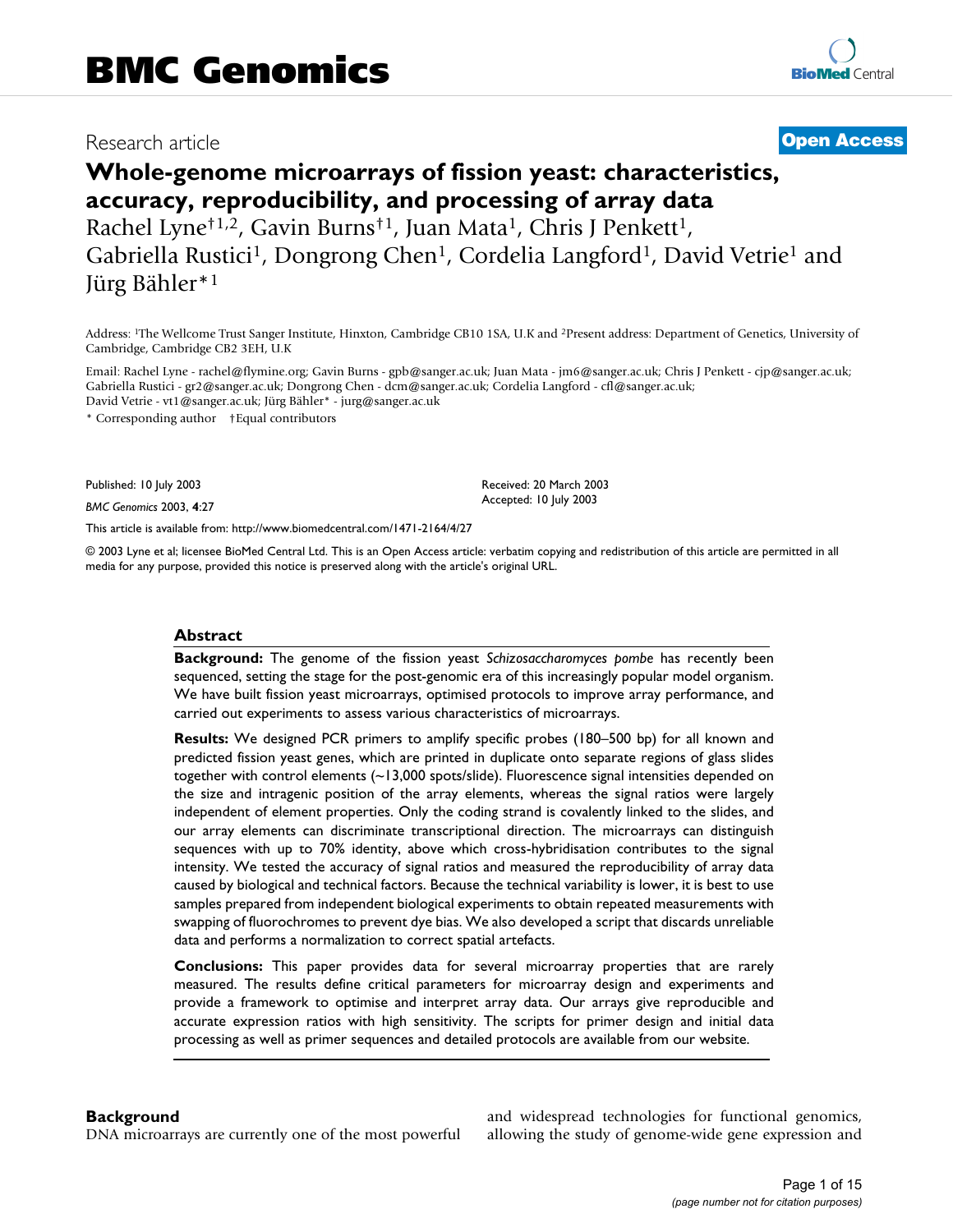other global DNA-dependent processes (for reviews see [1–3]). Glass microarray slides contain thousands of nucleic acid features that can be interrogated in parallel. In the popular two-colour assay, fluorescently labelled samples prepared from RNA of two different cell populations are co-hybridised onto the microarray to measure relative gene expression levels [4,5]. In the following, we will refer to the known features spotted on the microarray as 'array elements' and to the labelled cDNA hybridised to the microarray as 'samples'.

Although becoming increasingly routine, DNA microarrays are still not a 'plug-and-play' technology, requiring substantial optimisation for reliable performance. A wide range of factors can affect data quality, and it is important to understand various parameters involved [6–9]. This includes conditions that lead to unwanted changes in gene expression before RNA extraction, such as variations in the environment (e.g., temperature shocks) or in the genotype (e.g., auxotrophic markers). Other parameters, including array and experimental design, protocols and data processing procedures, can affect array data independently of biological processes. To use microarrays to their full potential, it also helps to know the performance characteristics of a microarray platform. Important properties are data reproducibility within and between arrays, effects of dye biases and other artefacts in the data structure, as well as the accuracy, specificity and sensitivity of signal intensity measurements.

The fission yeast *Schizosaccharomyces pombe* is a popular model organism whose genome has been fully sequenced [10]. The genome is well annotated and contains somewhat less than 5000 predicted genes [11,12]. Fission yeast has a low-complexity genome and similar experimental advantages as the budding yeast *Saccharomyces cerevisiae,* which has been widely used to pioneer functional genomics approaches (reviewed in [13,14]). Experimental conditions for yeast can be tightly controlled, and it is straightforward to study homogeneous populations of cells and to combine findings from global studies with genetic data. Fission and budding yeasts are only distantly related and separated >1000 million years ago according to recent estimates [15]. *S. pombe* therefore provides a valuable complementary model system, and it should be insightful to compare and contrast global datasets obtained in these two unicellular eukaryotes.

We have recently reported genome-wide expression profiles during sexual differentiation and stress responses in fission yeast [16,17]. Here we describe the design of the fission yeast microarrays together with experimental procedures and data evaluation pipeline. Various properties and performance characteristics of our microarray system

were measured, which help to understand the nature and limitations of array data.

# **Results and Discussion**

#### *Effects of array element properties on fluorescence signals and ratios*

We have built a DNA microarray containing elements for all the known and predicted open reading frames (ORFs) of the fission yeast genome (see Methods). For each ORF, we amplified 180–500 bp of exon sequence by PCR. To test the effect of array element size on fluorescence signal intensities, PCR products of a wider size range were used for some genes (80–1500 bp). Although the signals tended to increase with increasing element size, there was only a ~2-fold difference between the lowest and highest signal intensities (Figure [1A](#page-2-0)). Array elements larger than  $\sim$  500 bp did not lead to increased signals, similar to what has been reported before [18,19]. Importantly, the signal ratios were independent of array element size, and they were much less variable than the signal intensities, differing by only a few percents (Figure [1A](#page-2-0)).

The position of an array element within a gene also affected the signal intensities. Figure [1](#page-2-0)B shows that tiles of equal length selected closer to the 3' end of genes tend to give higher signals than those closer to the 5' end, and there was a ~3-fold difference between lowest and highest signal intensities. This reflects the efficiency of reverse transcription, which is primed from the polyA-tail of the mRNAs. Again, the signal ratios showed little variation and were independent of signal intensities, suggesting that both fluorescence dyes are equally incorporated during labelling and independently of array element positions (Figure [1](#page-2-0)B). Because signal intensities can affect reproducibility, we maximized signals by selecting array elements that were less than 2.5 kbp from the gene ends (see Methods).

For each array element, we performed two rounds of PCR, using gene-specific primer pairs for the first round and gene-specific reverse primers in combination with a universal forward primer containing a 5'-aminolink for the second round. This allowed covalent linkage of the coding strand to the modified glass slides, thus providing a single-stranded array element that is specific for transcriptional direction. Available data strongly suggest that our array elements are indeed strand-specific. For example, *mek1* transcripts did not give any microarray signals above background in timecourse experiments of cells undergoing meiosis and sporulation [16], although *mek1* is induced during meiosis [20]; we later realized that the primers for *mek1* had been designed the wrong way round and that our microarray had included only the anti-sense strand of this gene. Moreover, the *rec7* transcript showed a different gene expression profile during the meiotic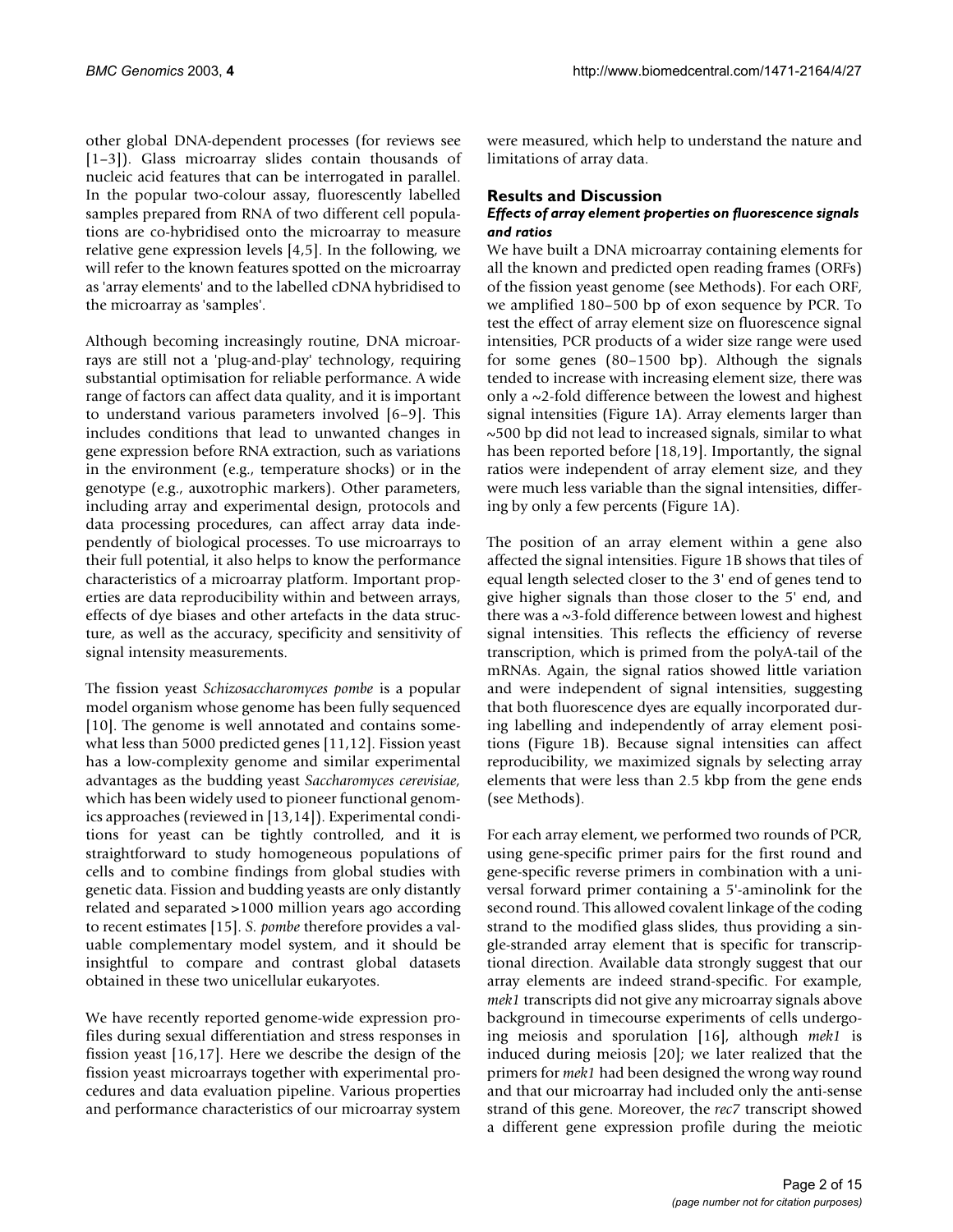<span id="page-2-0"></span>

#### Effects of array element size and positi **Figure 1** on on fluorescence signals and ratios

Effects of array element size and position on fluorescence signals and ratios. **(A)** PCR products of varying sizes (80–1500 bp) were used as array elements for two genes (*mid1* and *cdc12*). In all cases, the 3' ends of the array elements were kept constant (~50 bp upstream of the stop codon). Top: fluorescence signals (local background subtracted) relative to array element size; the means and standard deviations of eight signal measurements are shown (two self-self experiments with two replicate measurements of both Cy3 and Cy5 each). Bottom: normalized ratios of signals (Cy5/Cy3) relative to array element size; the means and standard deviations of four measurements are shown (two self-self experiments with two replicate measurements each). **(B)** PCR products from varying positions within two genes (*ags1* and *tif471*) were used as array elements. In all cases, the sizes of array elements were similar (~500 bp). Top: fluorescence signals (local background subtracted) relative to array element position (measured as distance of 3'ends of elements to stop codon); the means and standard deviations of eight signal measurements are shown (two self-self experiments with two replicate measurements of both Cy3 and Cy5 each). Bottom: normalized ratios of signals (Cy5/Cy3) relative to array element position; the means and standard deviations of four measurements are shown (two self-self experiments with two replicate measurements each).

timecourse experiments compared to the overlapping *tos1*, *tos2*, and *tos3* that are transcribed from the opposite strand [16,21]. The strand specificity was also evident with genes for non-coding RNAs where we selected array elements for both orientations (Table [1](#page-3-0)). In all cases, the elements containing the coding strands produced strong signals, whereas the signals from the non-coding strands were too close to the background signals to pass our cutoff criteria. We conclude that only the amino-modified

strands bind significantly to the slides. This allowed the design of strand-specific array elements that can discriminate transcriptional directions and that minimize the interference of complementary strands during hybridization. Accordingly, single-stranded array elements give higher signals than double-stranded elements of the same size and sequence on Codelink slides (D.V., unpublished observations).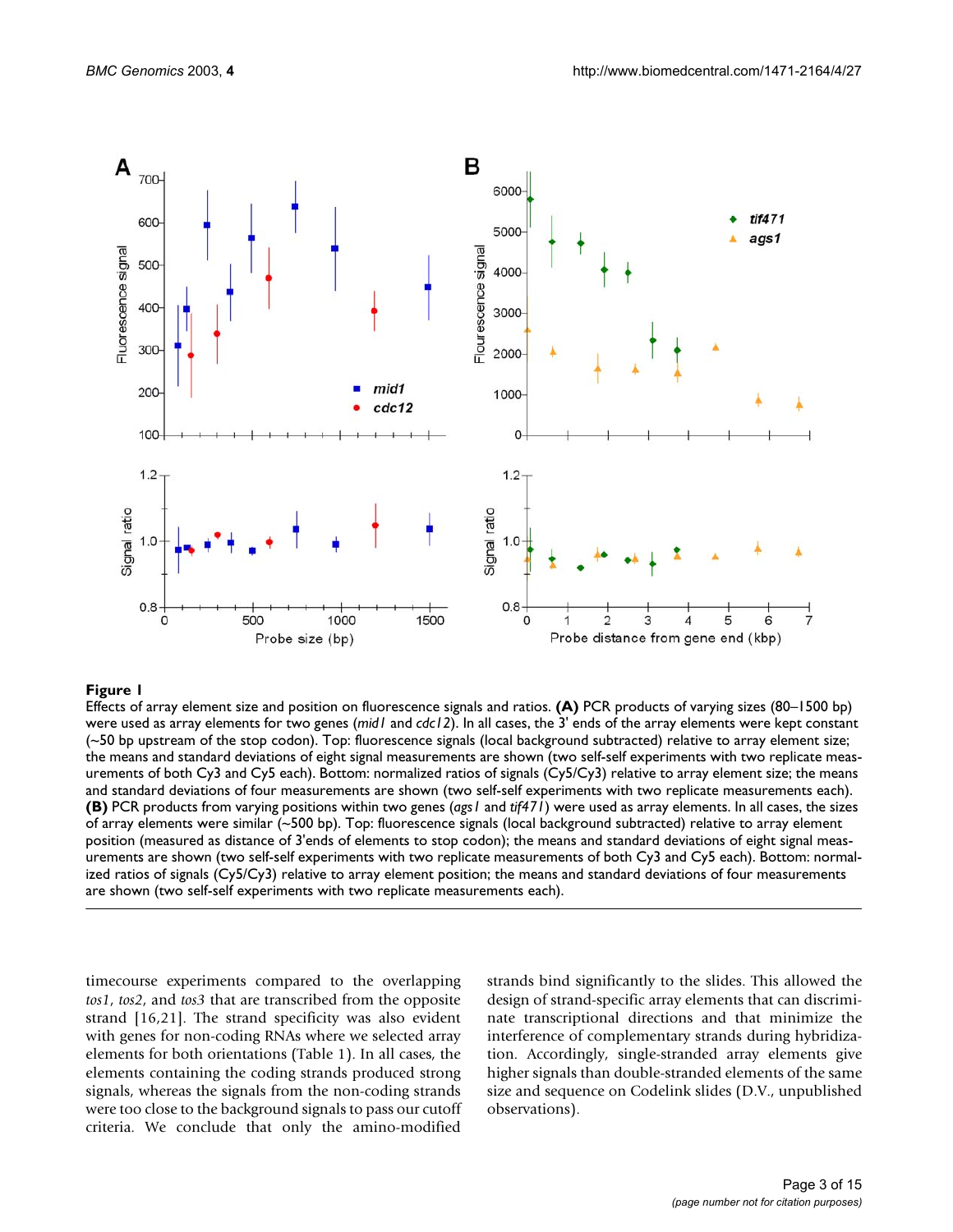| Gene [Reference] | Array element direction <sup>a)</sup> | Mean signal $+/-$ SD $^{b)}$ |  |
|------------------|---------------------------------------|------------------------------|--|
| meiRNA [42]      | forward                               | $2790 + 1.850$               |  |
|                  | reverse                               | $30 +/- 17$                  |  |
| meu $3$ [37]     | forward                               | $25440 + (-12210$            |  |
|                  | reverse                               | $40 + 37$                    |  |
| meul $ $ [37]    | forward                               | $1040 + 250$                 |  |
|                  | reverse                               | $8 +/- 5$                    |  |
| meu $19$ [37]    | forward                               | $35960 +/- 13470$            |  |
|                  | reverse                               | $70 + 40$                    |  |
| meu20 [37]       | forward                               | $5100 + (-1050$              |  |
|                  | reverse                               | $30 + 20$                    |  |

<span id="page-3-0"></span>

a) forward: coding strand contains 5'-amino modification; reverse: non-coding strand contains 5'-amino modification. b) Mean and standard deviation of six fluorescence signals (3 experiments with two replicate measurements each) from meiotic *pat1* timecourse at 5 hr timepoint [16].

#### *Initial data processing and normalization*

We developed a script for data pre-processing and normalization (for details, see Methods). To filter out unreliable data, we only use signals from those spots with more than 50% of the pixels greater than two standard deviations (SD) above local background signal in both channels. Data from spots showing more than 95% of the pixels greater than 2 SD above local background in one channel are retained, even if the other channel does not pass the normal cutoff. This prevents the elimination of data from genes that are not or very weakly expressed in one condition, but show reliable expression in the other condition. Although the absolute ratio values from such spots will not be accurate, it is valuable to identify these genes as they are expected to be clearly differentially expressed. The script also provides a quality control report indicating the number and percentages of discarded spots as well as data of genes with low correlation between replicate spots.

DNA microarray data are based on signal ratios, and the relative fluorescence intensities between the scanned channels must be normalized to adjust for systematic biases such as differences in RNA levels, dye incorporation, and detection efficiencies. To visualize the global structure of microarray data, it is popular to use ratiointensity plots (also referred to as MA plots) [22,23]. These plots can reveal signal intensity-dependent biases in ratio measurements caused by non-linear effects of fluorescence dyes at extreme signals. Figure [2](#page-4-0)A shows that the log signal ratios deviate from zero in the low signal range. A proposed way to correct for such effects is by Lowess normalization [8,24], although the actual reasons for the imbalances that Lowess corrects are not well understood [25]. After filtering out data from weak signals as described above, the remaining signals do not appear to show intensity-dependent biases (blue spots in Figure [2A](#page-4-0)). Moreover, results were very similar either with or

without Lowess normalization using GeneSpring (data not shown). We therefore do not apply this type of normalization to our data.

The positions of the spots on the array, unlike the signal intensities, did have a pronounced effect on the signal ratios in many of our arrays (Figure [3](#page-5-0)A). The pattern and strength of these spatial effects varies from slide to slide. For the purpose of illustration, we show an extreme case of this phenomenon, but the effects we normally observe are much milder. These spatial artifacts could be caused by uneven slide surface or differences in hybridization conditions across the array, by the scanning process, or by a combination of all (unpublished observations; see also [26]). The spatial effects varied continuously from region to region and did not correlate with sub-grids of the array that are printed with different spotting pins. It is therefore unlikely that the observed irregularities are caused by the spotting pins, although pin variations can lead to local differences in signal ratios in some cases [24]. These spatial artifacts cannot be corrected with a global normalization, and our script therefore uses a local normalization scheme. For each spot on the array, we apply a sliding window of neighboring spots (see Methods for details). Assuming that the median ratio of all spots showing measurable signals within the sliding window should be 1, the script calculates a normalization factor for the signal ratio of the central spot. The array elements are ordered randomly on the array with regard to chromosome position, minimizing the probability that our normalization scheme masks any biological effects caused by genome rearrangements such as deletions or duplications.

The application of this local normalization scheme leads to ratios that are well balanced over the entire measurable signal range (Figure [2B](#page-4-0),2C) and that no longer show any position-dependent effects (Figure [3](#page-5-0)B,3C). To further test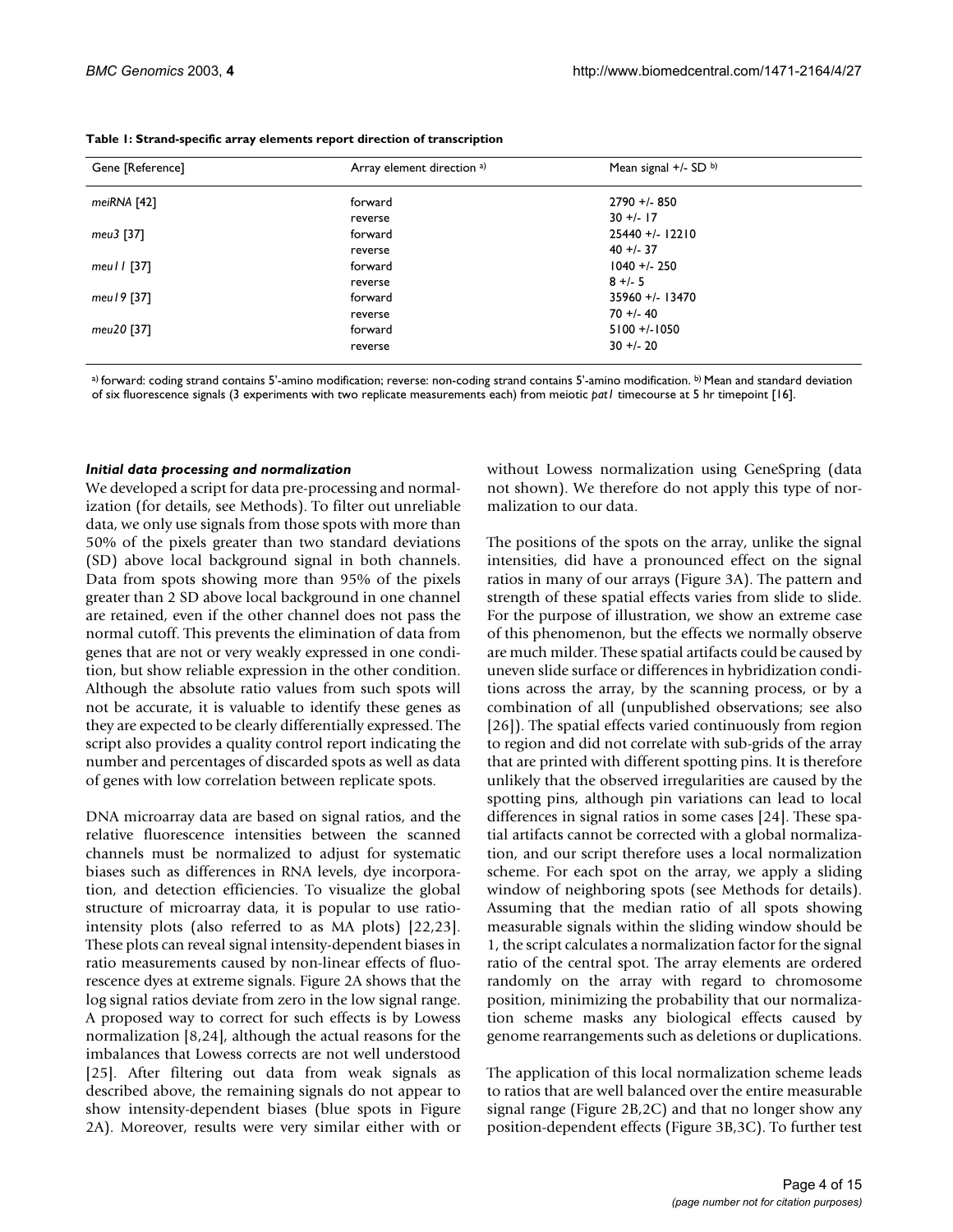<span id="page-4-0"></span>

Ratio-intensity plots before and after normalization. **(A)** log-transformed signal ratios (Cy3/Cy5) are plotted against the logtransformed products of signal intensities. Grey spots: discarded data that were filtered out by initial data processing (see text for details); blue spots: data used for further evaluation. Left side: temperature experiment with sample from cells grown at 25°C labelled with Cy5 and sample from cells grown at 30°C labelled with Cy3. Right side: identical sample labelled with Cy3 and Cy5 and hybridised on same array ('self-self' hybridisation): all signal ratios are expected to be 1, and the absence of differential gene expression is reflected by a tighter distribution of the spots. The number of the blue spots that were retained for data evaluation is 9161 (left) and 8560 (right). **(B)** As in (A) after normalization of the data using our local normalization scheme. **(C)** Overlay of spots before (blue) and after (red) normalization.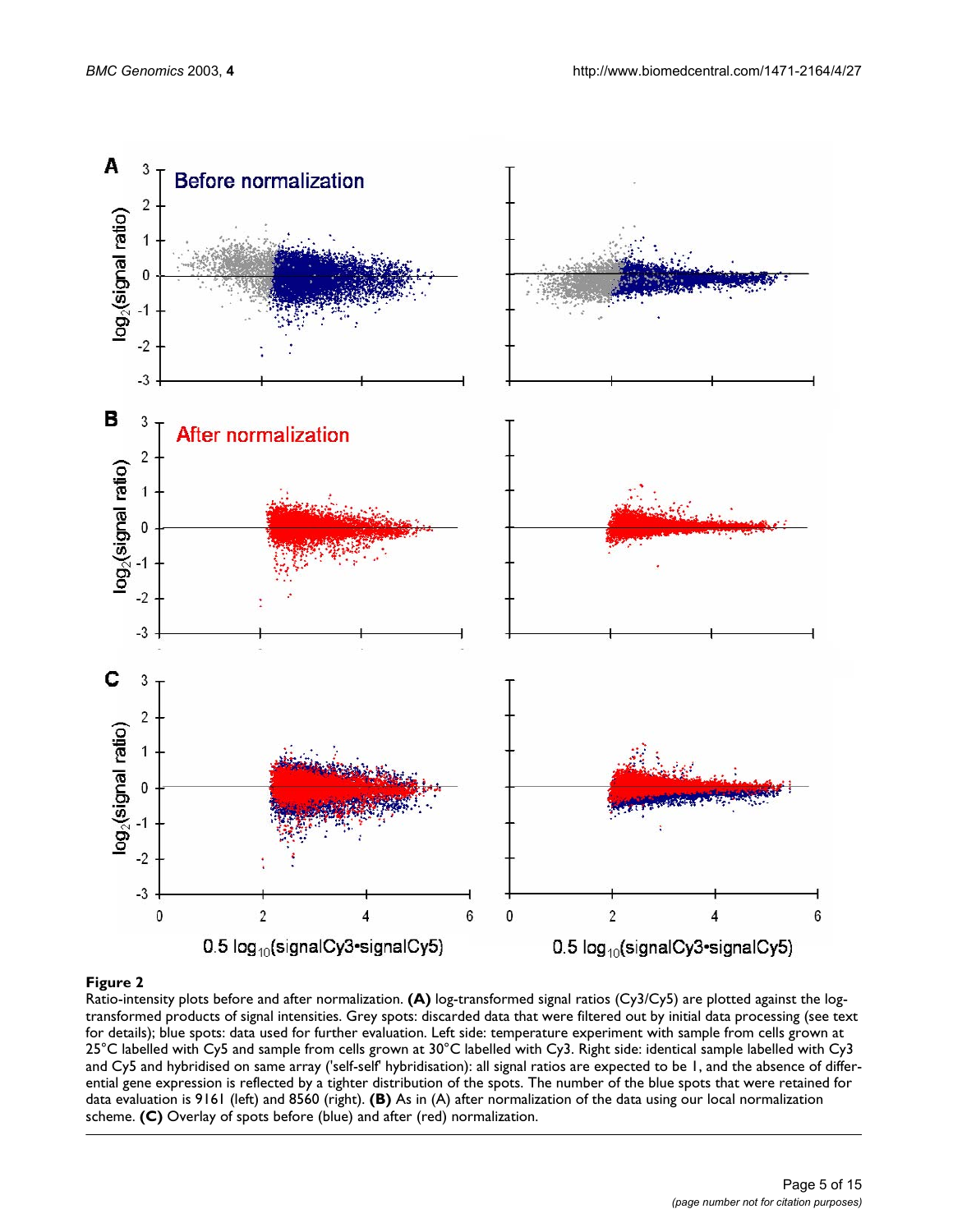<span id="page-5-0"></span>

Correction of spatial artifacts by local normalization. **(A)** Distribution of signal ratios along the Y- (left) and X-axis (right) of the microarray slide before normalization. The data are from the same array as in Figure [2](#page-4-0) (left side). Only spots giving usable data are shown. The groups of spots separated by small gaps reflect the 12 × 4 sub-grids of the array, each printed with a different spotting pin. **(B)** Distribution of signal ratios as in (A) after local normalization of the data. **(C)** Overlay of the data from (A) and (B).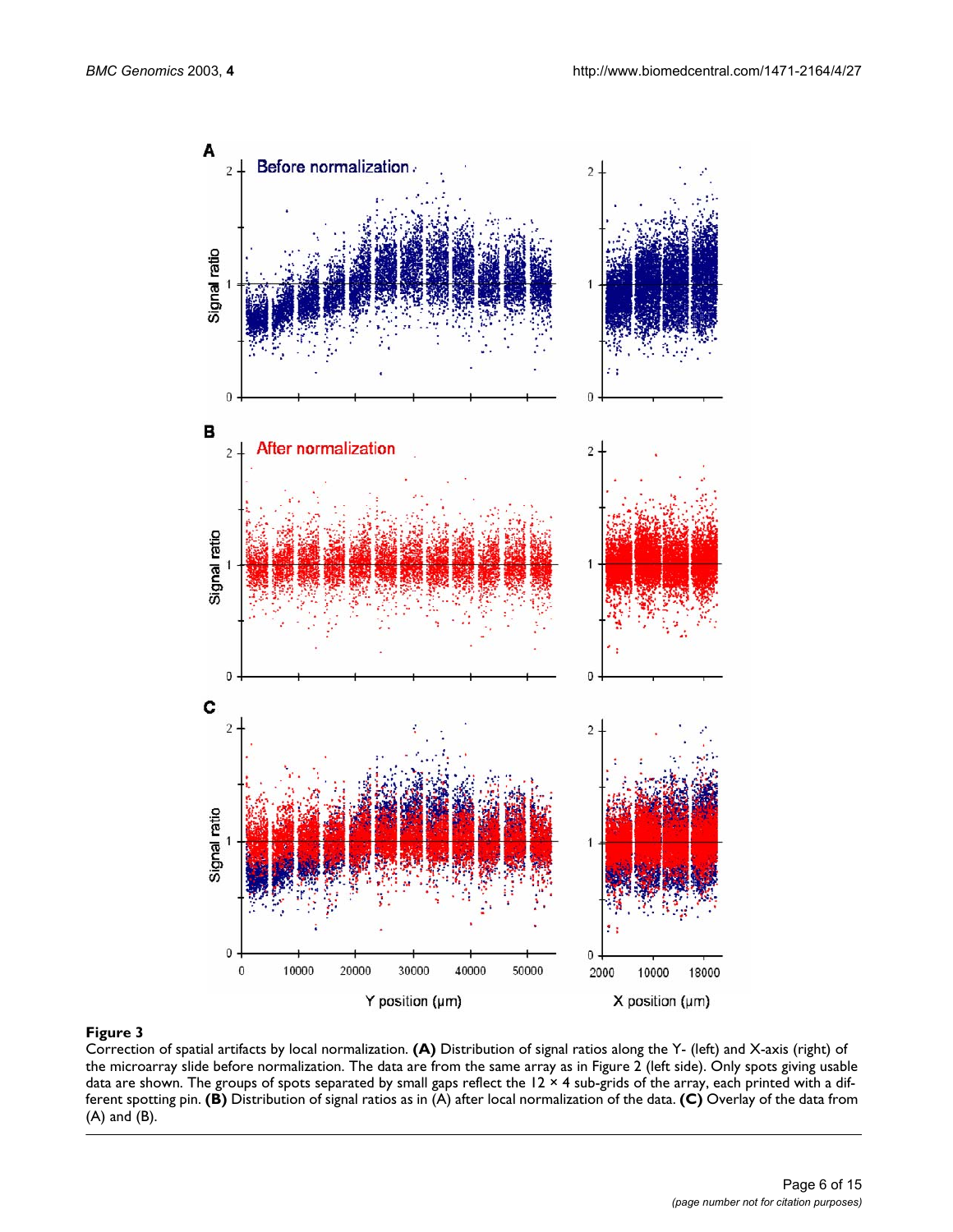

Replicate data are more similar to each other after local normalization. The ratios of signal ratios from corresponding pairs of replicate spots on the same array were determined for all array elements (Ratio 1 / Ratio 2). Increased agreement between replicate measurements leads to ratios of signal ratios closer to 1. The data are from the same array as in Figure [2](#page-4-0) (left side) and Figure [3.](#page-5-0) Left histogram: replicate data distribution before normalization; right histogram: replicate data distribution after normalization.

whether our normalization scheme improves the data, we compared data from replicate spots on an array before and after normalization. Indeed, replicate data are in better agreement with each other after local normalization, consistent with higher data quality (Figure 4). While our normalization performs well in most biological conditions, the assumption that the median of ratios is 1 may not be valid in some cases (e.g., in quiescent cells where much of transcription is shut down). If there are large differences in gene expression between the samples, it should be preferable to use external controls for normalization.

#### *Sensitivity, specificity, and accuracy of microarray data*

The fission yeast microarrays contain a range of control spots including elements for five bacterial genes (see Methods). Spots with these bacterial genes do not pick up any measurable signals when hybridized with fission yeast cDNA (negative controls). Spiking of known quantities of the corresponding bacterial mRNAs into the labelling mix allows to estimate the linear range and sensitivity of our arrays (Figure 5). The signal readout is linear over a wide range of at least 3–3000 pg amount of transcript. We can easily measure fluorescence signals from transcript amounts as low as 3 pg (in a complex sample of 20 µg of total RNA). This should allow detection of one mRNA molecule in a population of at least 400,000, thus allowing the measurement of very weakly expressed genes, given the low-complexity fission yeast genome. The number of genes that produce measurable signals depends on biological conditions and on array quality. For exponentially growing cells, we typically measure 80– 90% of all genes. Some 350 genes did not give measurable signals in any of six self-self experiments of cells vegetatively growing in rich (4 experiments) or minimal medium (2 experiments), suggesting that these genes are not or very lowly expressed in vegetative cells. There was no significant difference in the number of measurable genes between cells grown in rich vs minimal medium. Although we cannot directly correlate these data with the number of genes actually being expressed, it appears that the majority of genes show at least a basal level of expression during exponential vegetative growth, given that negative control genes do not give any signals above background. In humans fewer genes appear to be expressed in a given cell line [27], although it can be as high as 80% for some tissue culture samples [22].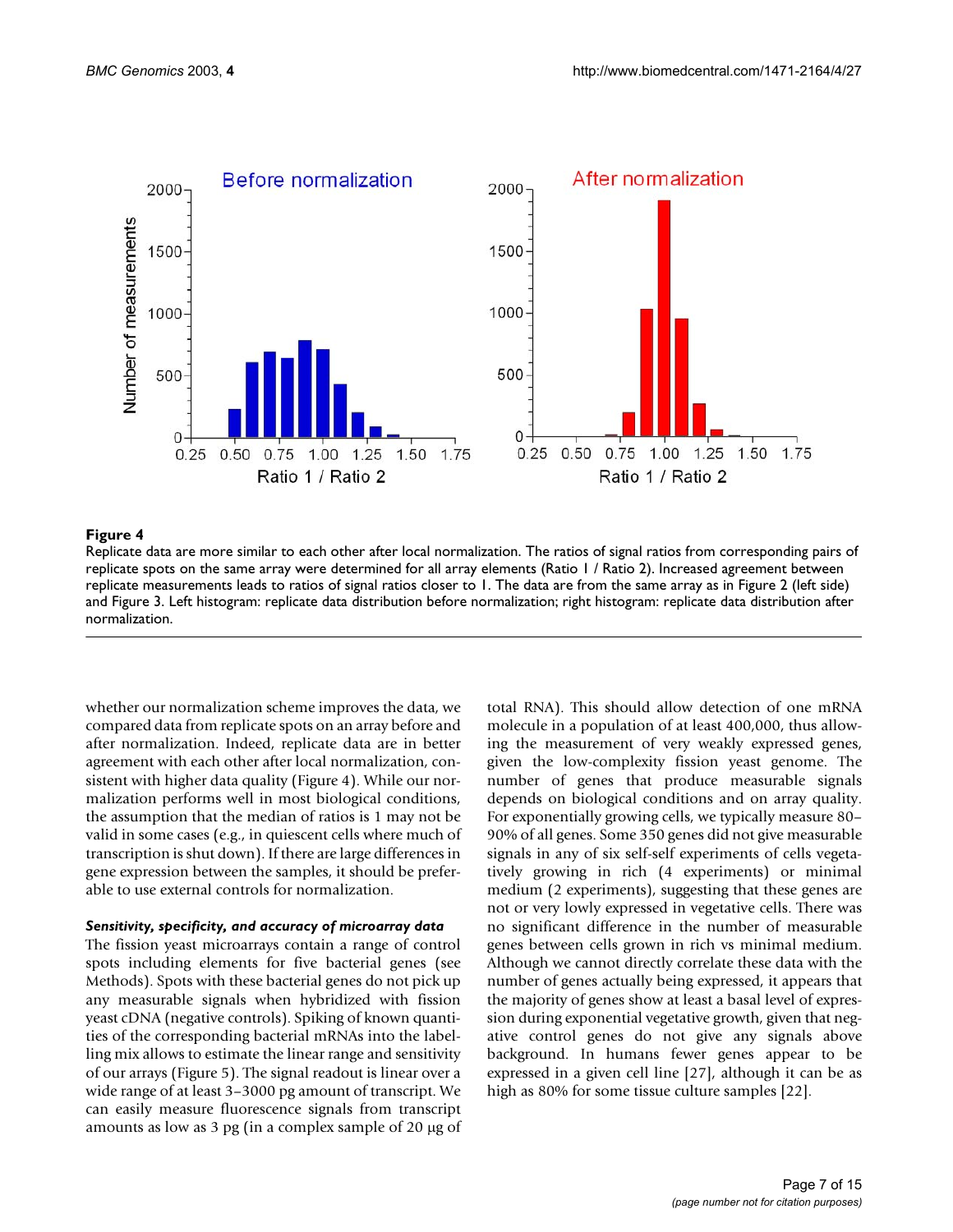

Linear readout range and detection limit of spiked RNA samples. 20 µg of *S. pombe* total RNA was spiked with five *Bacillus subtilis* mRNAs at various concentrations. Left side: lysA (3 pg), pheB (15 pg), thrB (30 pg), dapB (150 pg), and trpC (300 pg); right side: lysA (60 pg), pheB (300 pg), thrB (600 pg), and dapB (3000 pg). The median fluorescence intensities above local background of the *B. subtilis* control spots (determined from ~100 spots/transcript distributed evenly across the array) were plotted as a function of transcript concentration.

The arrays also contain elements for a range of budding yeast genes that show varying degrees of DNA sequence identity to specific fission yeast genes (22 array elements ranging from 30–79% identity to *S. pombe* elements). This allows to estimate the level of sequence diversity required between two genes to give specific signals. Figure [6](#page-8-0) shows hybridization data of the 13 array elements with the highest similarity to *S. pombe* genes. Both the absolute 'unspecific' signal intensities and the percentages of 'unspecific' relative to 'specific' signals are shown, because highly expressed genes are expected to result in higher absolute 'unspecific' signal intensities. Cross-hybridization becomes apparent with array element sequence identities higher than ~70% under our optimized hybridization and washing conditions. Array elements with lower than 70% identity had very weak signals without exception that would not pass our cutoff criteria. The *S. pombe* array elements were selected to be less than  $\sim$ 70% identical to other regions in the genome wherever possible (see Methods). We therefore expect that there will be only few skewed data due to cross-hybridization.

We also determined the accuracy of the signal ratios measured with our arrays using the *S. cerevisiae* elements. To this end, we spiked *S. cerevisiae* RNA in various amounts

into the labelling reactions and compared expected with measured signal ratios after microarray hybridization (Table [2](#page-8-1)). The median signal ratios were close to the expected ratios in all cases and for a wide range of signal intensities; the least accurate measurements were  $~40\%$ lower than expected. *S. cerevisiae* array elements with more than 70% homology to *S. pombe* genes gave lower than expected ratios (probably due to competitive hybridization from *S. pombe* samples) and were not included in the data of Table [2](#page-8-1). We conclude that our arrays give accurate data for signal ratios within the range tested.

#### *Reproducibility of array data*

Information from repeatedly spotted array elements and repeatedly hybridised experiments help to assess data quality and reliability. Reproducibility can be measured at different levels: 1) duplicate spots within an array, 2) hybridisation of an identical sample to different arrays (technical repeats), and 3) hybridisation of independent samples from two identical experiments (biological repeats). As measures for reproducibility, we have calculated the standard deviation (SD) and coefficient of variation (CV) between repeatedly measured signal ratios (Table [3](#page-9-0)). Generally, the microarrays give highly reproducible results with typically no or very few genes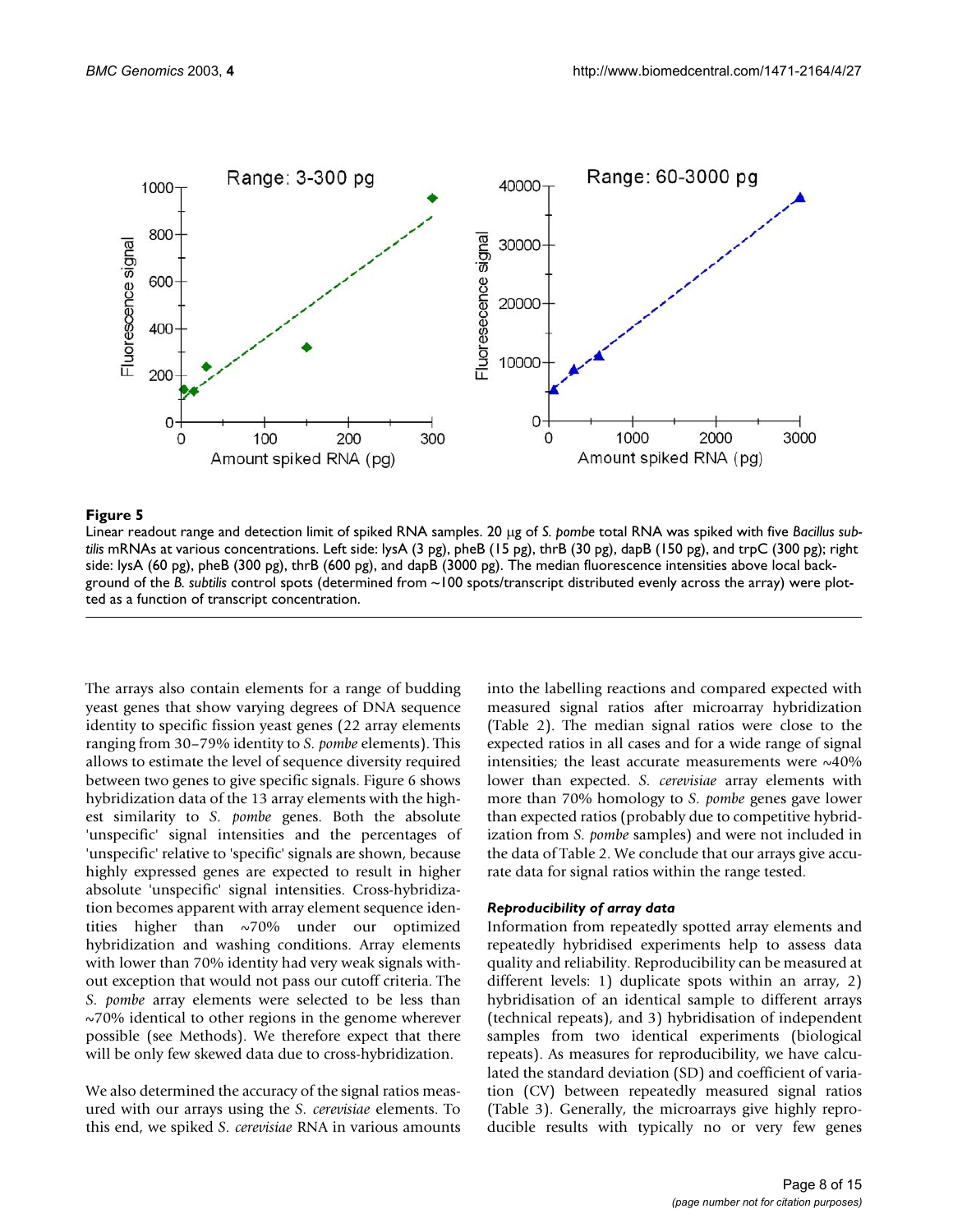<span id="page-8-0"></span>

Unspecific hybridisation to similar array elements. PCR products from *S. cerevisiae* genes with various sequence similarities to *S. pombe* genes were used as array elements and hybridised with *S. pombe* samples. Hybridisation data are shown for 13 such genes showing 51%-79% identity to *S. pombe* genes across their entire lengths of ~200 bp. Blue bars: fluorescence signals (local background subtracted) picked up by the *S. cerevisiae* array elements; the means and standard deviations of four signal measurements are shown (one self-self experiment with two replicate measurements of both Cy3 and Cy5 each). Yellow bars: relative amount (in percentages) of 'unspecific' signals from *S. cerevisiae* array elements compared to 'specific' signals from the corresponding *S. pombe* array elements. Array elements for the following *S. cerevisiae* genes were used (increasing similarity; corresponding *S. pombe* genes in parentheses): *HDA1* (SPAC8C9.06c); *RPL18A* (*rpl18-1*); *CDC2* (*cdc6*); *CDC19* (*pyk1*); *RPL18A* (*rpl18-* 2); URA7 (SPAC10F6.03c); RPL27A (rpl27-2); HOGI (styl); YPTI (ypt2); ACTI (actI); HTAI (htal); HTBI (htbl); ACTI (actI).

#### <span id="page-8-1"></span>**Table 2: Accuracy of signal ratios determined by spiking of** *S. cerevisiae* **RNA**

| Spiked ratios <sup>a)</sup> | Measured median ratios (range) <sup>b)</sup> | Range of signals <sup>c)</sup> |
|-----------------------------|----------------------------------------------|--------------------------------|
| 1:2                         | $1.9(1.8-2.1)$                               | 490/270 - 62,080/32,060        |
| 1:5                         | $5.5(4.3 - 7.2)$                             | 420/90 - 58,320/10,990         |
| 1:10                        | $9.7(5.8-11.1)$                              | 380/40 - 35,890/5620           |
| 1:20                        | $19.6(12.2-23.6)$                            | $340/20 - 56,900/3110$         |

a) Total S. cerevisiae RNA was used in the following amounts: 3 μg:6 μg; 2 μg:10 μg; 1 μg:10 μg; 0.5 μg:10 μg. For normalization, 10 μg of total S. *pombe* RNA was included in each labelling reaction. b) Medians of 30 signal ratios (15 *S. cerevisiae* array elements with two replicate measurements each). The range indicates the lowest and highest signal ratios measured. <sup>c)</sup> The *S. cerevisiae* array elements produce a wide range of signals; the lowest and largest signal pairs used to determine signal ratios are shown.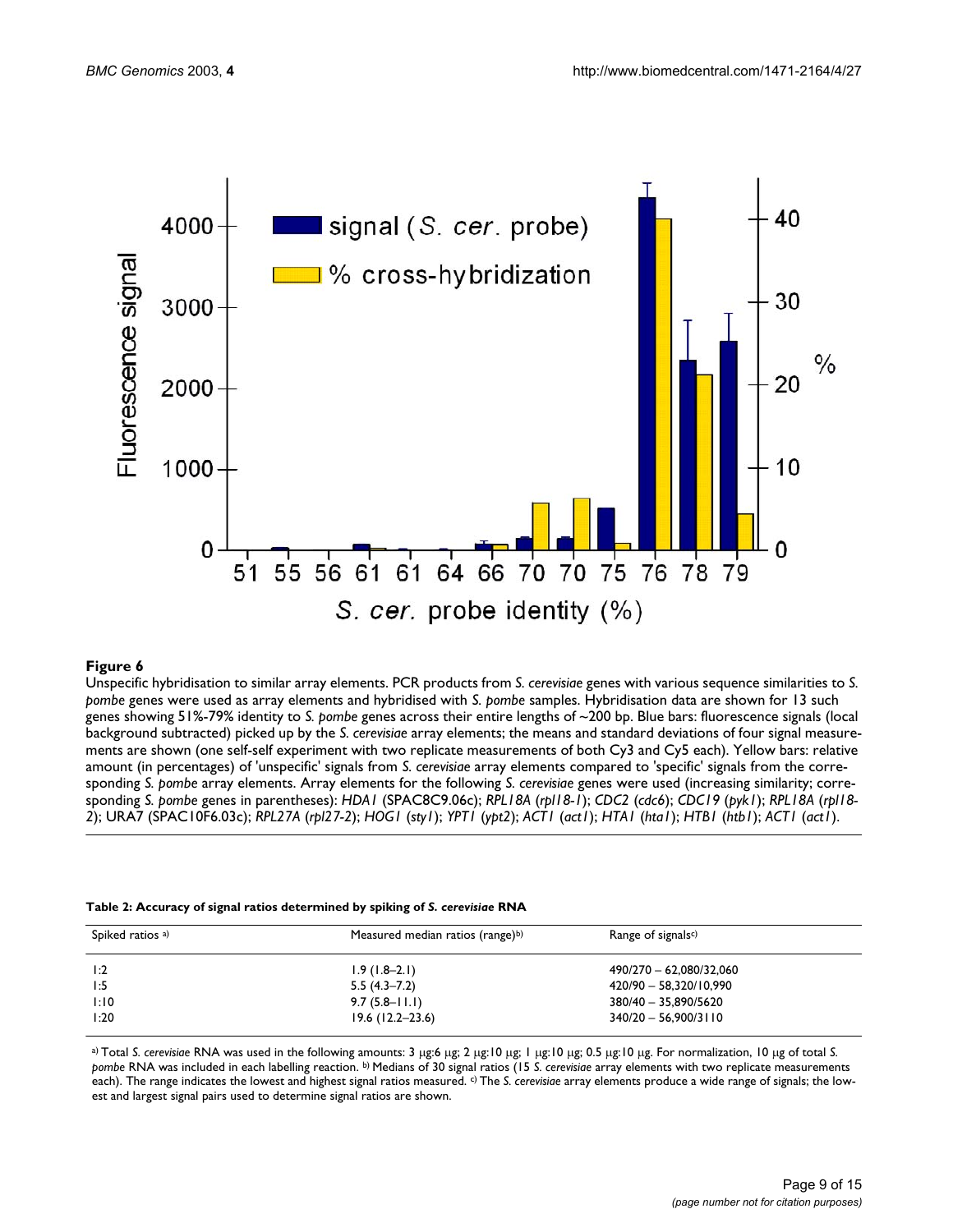<span id="page-9-0"></span>

| Table 3: Reproducibility of array data |  |
|----------------------------------------|--|
|----------------------------------------|--|

| Measurement                      | Mean SD (Range) a) | $CV$ (Range) b)    |
|----------------------------------|--------------------|--------------------|
| Within array replicates c)       | $0.04(0.03-0.06)$  | $4.4\%$ (3.1–6.2%) |
| Technical repeats d)             | $0.04(0.02-0.06)$  | $4.5\%$ (2.5–6.3%) |
| Biological repeats <sup>e)</sup> | $0.07(0.05-0.10)$  | $6.4\%$ (4.9–8.1%) |

a) Standard deviation (SD) of signal ratios were calculated for each measurable pair of array elements, and the mean SDs of all repeated measurements are indicated. The range indicates the lowest and highest mean SDs obtained from several pairs of comparisons. b) CV: Coefficient of variation: [(SD of signal ratios × 100)/mean of signal ratios] was calculated for each measurable pair of array elements, and the mean CVs of all repeated measurements are indicated. The range indicates the lowest and highest mean CVs obtained from several pairs of comparisons. <sup>c)</sup> Determined from 10 arrays of experiments used in this study (4 self-self, 1 temperature, 4 media, and 1 harvesting experiment; see Methods). d) Determined from 7 pairs of arrays from this study (4 self-self, 4 media) and from [17](oxidative stress); for each pair identical RNA samples were used that were labelled independently and with reverse colors for the two hybridisations. Within array replicate data were averaged before analysis. e) Determined from 9 pairs of arrays from this study (4 self-self, 4 media) and from [17](oxidative stress); for each pair RNA samples from identical but independent biological experiments were used that were labelled with reverse colors for the two hybridisations. Within array replicate data were averaged before analysis.

showing greater than 2-fold differences between different measurements (Figure 7A). Technical and biological repeats were compared after averaging data from duplicate spots within one array, which produces more accurate measurements and reduces variability. For straightforward biological experiments (such as the comparison of cells logarithmically growing in different media, Figure 7A), biological repeats gave similar reproducibility to technical repeats. However, the variability of biological repeats tended to be higher than for technical repeats in many experiments where biological conditions could not be as tightly controlled (Table [3\)](#page-9-0). Because the technical variability is consistently low in our arrays, we always use samples prepared from independent biological experiments to obtain repeated measurements on different arrays. This is the most effective use of microarrays as the biological variability, which is the source of the greatest noise in most cases, is included in the repeated measurements (see also [6]).

To check for systematic biases in fluorescent dye incorporation, we performed a series of self-self hybridisations, i.e., an identical sample was labelled with both the Cy3 and Cy5 fluorochrome and hybridised on the same array. A typical scatter plot of such a hybridisation is shown in Figure 7B. The great majority of genes appeared to be similarly labelled with both dyes, and amongst the spots with good data (blue) no signal intensities were greater than 2 fold different in the two channels. The average SD of signal ratios from self-self experiments was 0.08. However, if self-self experiments were repeated using the same sample, a number of genes appeared as significantly differentially expressed. For example, using significance analysis of microarrays (SAM) allowing one false positive [28], no genes appeared as differentially expressed with up to three technical repeats, but 108 genes were identified as 'differentially expressed' with four technical

repeats. If the signal ratios from two of these self-self experiments were inverted, no differentially expressed genes were found by SAM. This indicates that the 108 'significant' genes do not reflect a stochastic process but a systematic bias for some genes, most likely in dye incorporation. This bias is too subtle to be evident with few repeats, but became statistically significant if the experiment was repeated more than three times. To prevent this dye bias, we routinely swap the dyes during labelling for repeated hybridisations.

#### **Conclusions**

We present a complete description of our microarray platform for fission yeast together with various data on array performance and properties that are rarely reported. This helps to compare our microarrays with other platforms, and it provides a framework to put array data into context and understand their potential and limits. We also report straightforward and reliable experimental procedures together with a data evaluation pipeline optimised for the fission yeast microarrays. This results in accurate, sensitive, and highly reproducible data, allowing reliable measurements of expression ratios of the great majority of all fission yeast genes. The reported procedures and resources should also be useful for other microarray systems. To get the best data out of a limited number of arrays, we recommend to use samples from independent biological experiments and to swap the fluorescent dyes for repeated hybridisations. All experimental protocols, primer sequences, and the scripts for primer design and initial data processing are available from our website [29].

#### **Methods**

### *Microarray construction: primer design, PCR reactions, and arraying*

We generated each array element by polymerase chain reaction (PCR) using gene-specific primer pairs (GenSet)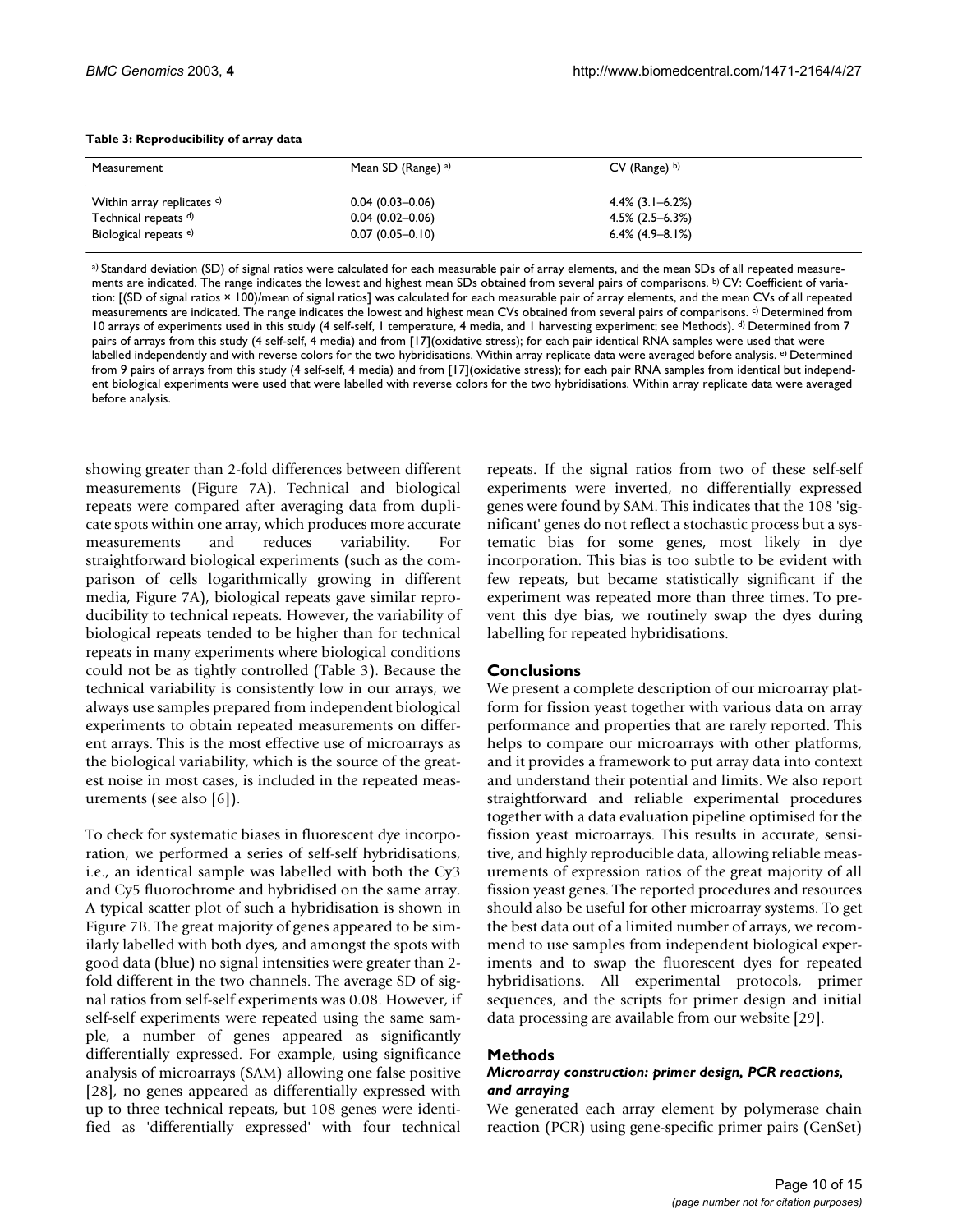

Reproducibility of signal ratios and intensities. **(A)** Scatter plot showing the reproducibility between two biological repeats of an experiment where cells grown in minimal or rich media were directly compared to each other. The plot represents 4245 genes that gave measurable data in both experiments. The CV for the repeated experiment shown here is 5%. Just one gene shows an ~2-fold difference in ratios between the two experiments (just outside the outer lines). **(B)** Autocorrelation plot showing the distribution of Cy5 and Cy3 signal intensities from a single self-self experiment. Median signal intensities minus median local background intensities were determined and signals from replicate spots were averaged. Grey spots: data from 790 spots that were flagged 'absent' during analysis or initial data processing (see Methods). Blue spots: data from 4260 spots that were retained for evaluation. All the signal intensities from the blue spots are <2-fold different from each other (within outer lines).

selected for each of the predicted and known ORFs in the annotated *S. pombe* genome sequence [10,11]. We wrote a Perl script (available at our website: [29]) to batch process EMBL format files for exon selection and primer processing. PRIMER3 [30,31] was used to determine primer sequences matching defined criterions. The majority of primers were 18–22 bp long with melting temperatures between 58–62°C and GC contents between 40–60%. Primers were selected such that the resulting amplicons were 180–500 bp long and contained 100% exon sequence, and the reverse primers were positioned <2500 bp upstream of the stop codon. All the forward primers had an additional 8 bp universal sequence at their 5' end (5'-TGACCATG-3'), which is not included in above parameters. All primer and amplicon sequences were blasted against the *S. pombe* genome. Only primers and amplicons that showed no significant similarity to other sequences in the genome were used (i.e., primers with a blast score of <70 and amplicons with a blast score of  $<400$ , the latter corresponding to less than  $\sim70\%$ sequence identity). For ~50 genes, we amplified up to 150

bp of 3'- or 5'-untranslated regions to obtain more specific array elements. In a few cases of highly similar genes, we had to use less specific array elements (blast score of <1000 with other sequences in the genome); this affected  $\sim$ 140 genes, including many ribosomal protein and transposon-related genes.

In addition to the predicted ORFs, we amplified fragments of the 11 mitochondrial genes, 19 pseudogenes, various RNA genes (a few genes for ribosomal RNA, tRNAs, and snRNAs as well as 68 other larger genes for 'miscellaneous RNAs' [32]), 114 very hypothetical ORFs, 33 large introns, as well as centromeric repeats and ars elements. The latest microarrays contain elements for 5269 different genes and other genomic features of fission yeast. Some genes are represented by two or more different array elements. We also designed array elements from 22 *S. cerevisiae* genes showing varying degrees of similarity to *S. pombe* genes to control for cross-hybridization. The arrays also contain elements for several widely used markers and epitope tagging sequences: Kan-MX, GFP, GST, Myc, and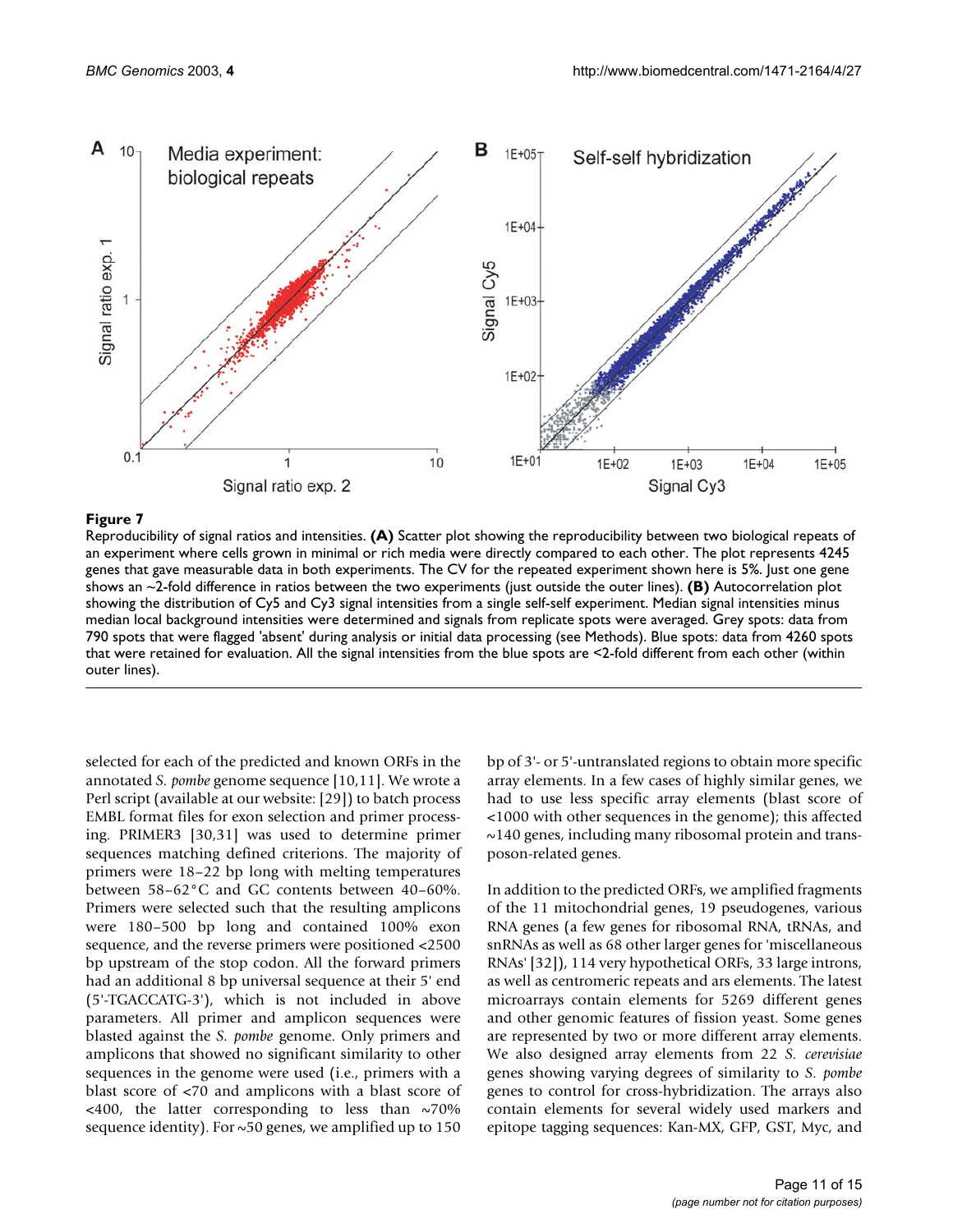3HA [33]; TAP [34]; and Pk [35]. A detailed file containing all the primer sequences and parameters is available from our website [29]. PCR products of five genes from the prokaryote *Bacillus subtilis* were used as control elements on the array (lysA, pheB, dapB, thrB, and trpC). These can be used as positive controls by spiking in a 'cocktail' of the corresponding bacterial mRNAs in known quantities (for details on control genes and preparation of mRNA 'cocktails' by *in vitro* transcription, see [36]).

PCR reactions were performed in 96-well plates (Costar) using a Tetrad thermocycler (MJ Research). For each array element, two rounds of PCR reactions were performed. For the first PCR reaction, we used gene-specific primer pairs, with forward primers containing an additional universal sequence (see above). As a template, we used genomic DNA prepared with a simple glass bead protocol [33]. To amplify array elements from genes containing only small exons (<250 bp), we used pools of cDNA libraries as a template ([37,38]; pREP3X: constructed by B. Edgar and C. Norbury; Clontech). PCR products from the first round were used as templates for the second round of PCR reactions, together with gene-specific reverse primers and a universal forward primer containing a 5'-amino modification  $(5'-GCTGAACAGCTATGACATG-3)$ ; Oswel). Details of the PCR reaction mixes and cycling parameters are available from our website [29]. All PCR products were checked for single strong bands of expected sizes on 2.5% agarose 1x TBE slab gels. Typically, the failure rate was <3%. Failed PCR reactions were repeated, and new primer sequences were ordered in cases where PCR reactions failed repeatedly. At the time of writing, array elements for all predicted genes had been successfully amplified. The gene-specific primer pairs together with the two sequential and independent PCR reactions make it highly unlikely that array elements are assigned to wrong genes.

Spotting buffer was added to the PCR products at a final concentration of 250 mM sodium phosphate pH 8.5, 0.00025% Sarkosyl, followed by spin filtration using 96 well filtration plates (Millipore). The filtered array elements with spotting buffer  $(15 \mu)$  total volume) were then re-arrayed into 384 well plates (Genetix), snap frozen on dry ice, and stored at -70°C. These array elements were printed without any further purification onto activated amine-binding slides (Codelink, Amersham) using a BioRobotics TAS arrayer with a 48-pin tool. All array elements are printed in duplicate onto each slide  $(\sim 13,000$ spots/slide). The replicate spots are printed in separate halves of the slides and with different spotting pins to obtain two measurements that are as independent as possible [6], and to prevent local depletion of the sample and minimize the chance of losing both measurements of a gene due to local hybridisation problems (unpublished

observations). One array of each batch was quality control tested by hybridization. Array elements were dried completely in a vacuum concentrator and stored at -70°C in sealed plates between print rounds. Before printing, array elements were reconstituted by addition of HPLC water (BDH) and left to dissolve o/n at 4°C. Details of the arraying and post-processing procedures are available from the website of the Microarray Facility at the Sanger Institute [36].

#### *RNA isolation from fission yeast*

We used the *S. pombe* wild-type strain 972 *h*- for all experiments [39]. Standard media and growth conditions were used [40], and cells were harvested from liquid cultures at mid-exponential phase  $(OD_{600} 0.1-0.4)$ , unless stated otherwise. For the spike-in experiment (Table [2](#page-8-1)), *S. cerevisiae* cells (strain AB1380) were grown in YPD medium to  $OD_{600}$  0.3, and RNA was extracted as described below for *S. pombe* cells.

Cells were harvested either by mild centrifugation (2 min, 800 rcf), and the pellet was snap frozen in liquid nitrogen after discarding the supernatant, or by rapid filtration (Millipore), and the filters were snap frozen in liquid nitrogen after transfer into a 50 ml tube. To see whether these two methods of cell harvesting affect gene expression, we used a microarray to directly compare RNA samples obtained after cell filtration or centrifugation of the same culture grown in EMM medium. The data obtained from the two samples were very similar to each other (SD of signal ratios: 0.08), and only two mitochondrial genes were 2-fold different between the samples. We conclude that the two methods of cell harvesting that we routinely use do not lead to significant differences in gene expression.

Total RNA was isolated from *S. pombe* cells using a hot phenol method followed by phenol-chloroform extractions, precipitation, and purification using Qiagen RNeasy columns. (We had also experimented with isolating mRNA before labelling, and only a few genes give different results compared to total RNA. Because mRNA isolation requires much larger cell samples and potentially introduces biases, we routinely use total RNA for labelling.) RNA quality was determined by gel electrophoresis and spectrophotometry. A detailed protocol is available from our website [29].

#### *Sample labelling and microarray hybridisation*

To generate fluorescently labelled samples for microarray hybridisation, we used a direct labelling protocol. 10–20 µg of total RNA was reverse transcribed into cDNA with Superscript enzyme (GibcoBRL) and an oligo-dT<sub>17</sub> primer in the presence of Cy3- or Cy5-dCTP (PerkinElmer). We have also experimented with a mix of random nonamer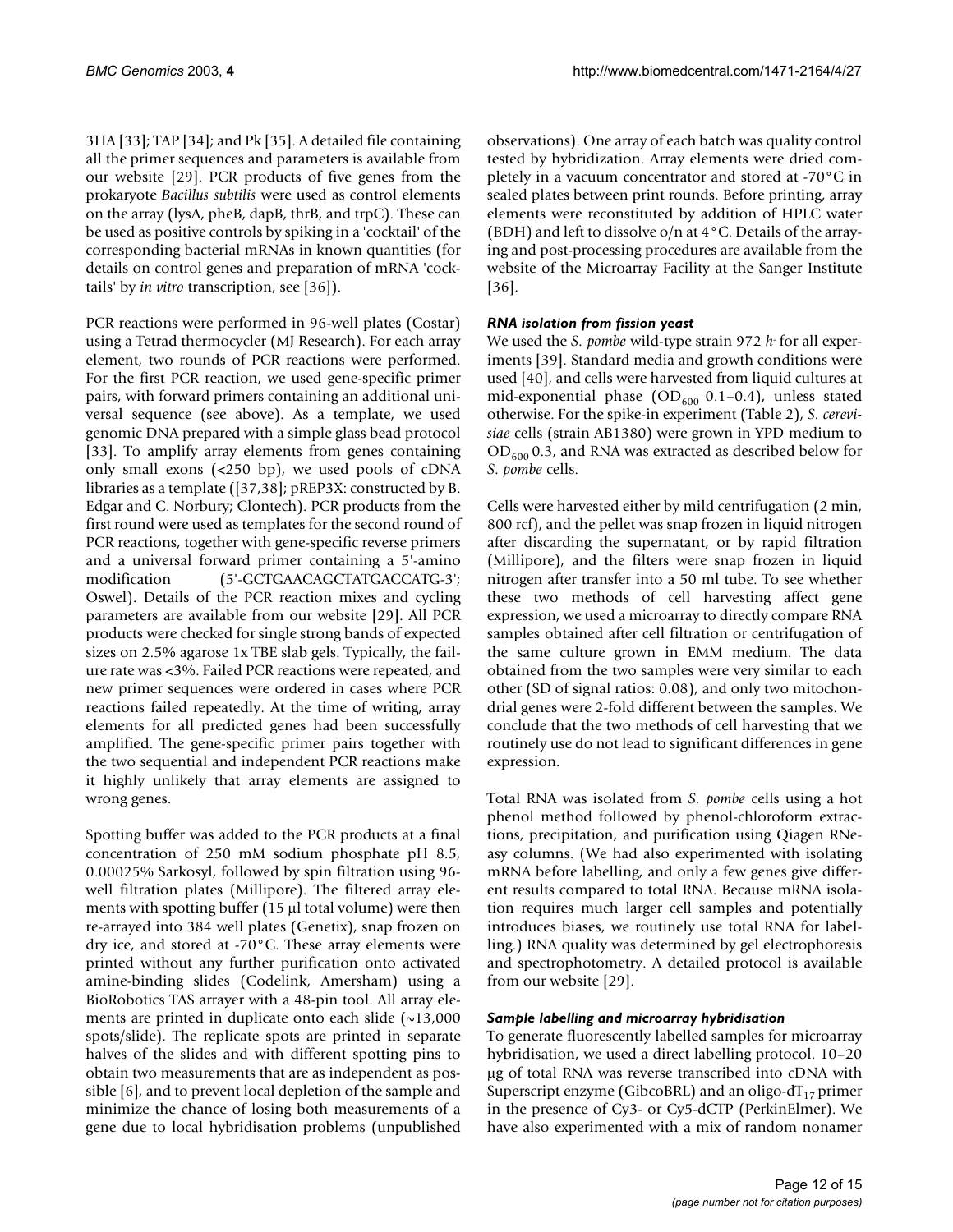and oligo(dT) primers for labelling; although this will lead to amplification of non-coding RNAs, it does not give increased background, and significantly improves the signal intensities of most spots. Only a few genes are differentially labelled when comparing the two priming methods. One advantage of using a random primer is that mRNAs without or with short polyA tails will also be represented in the hybridisation. The labelled cDNAs were purified using AutoSeq G-50 columns (Amersham) and precipitation. Hybridization was performed at 49°C in a buffer containing 48% formamide using LifterSlips (Erie Scientific) and a hybridisation oven with humid chamber (Boekel Scientific). Slides were washed at room temperature and stored in the dark for scanning. A detailed protocol for labelling, hybridisation, and slide washing is available from our website [29].

#### *Data acquisition, processing, normalization, and evaluation*

Microarrays were scanned using a GenePix 4000 B laser scanner, and fluorescence signals were analysed using GenePix Pro software (Axon Instruments). Array images that did not pass minimal quality thresholds were not used (median signal-to-background >3; median signal-tonoise >5; mean of median background signal <200). Technically flawed spots were removed either automatically by the GenePix software or through manual investigation of the array images, and such spots were flagged as 'absent' in the GenePix results files.

For subsequent data processing and normalization, we developed a Perl script that uses GenePix results files as input (script available from or website [29]). This script discards data from spots with failed or faulty PCR products by masking them 'absent'. Data from spots with low array element concentration (as judged by PCR product staining on gel) or PCR products where the reverse primer is located 2500–3500 bp from the gene end are flagged 'marginal'. All genes on the array are also represented by at least one good array element, and 'marginal' data from sub-optimal array elements are only used as a backup if other data from a given gene are not available. The script also applies cut-off criteria to discard data from weak signals: spots with <50% of pixels >2 SD above median local background signal in one or both channels are flagged 'absent', unless one channel shows >95% of the pixels >2 SD above local background. The SD was calculated using only the lower 55% of the pixel intensities (called SD2 in GenePix Pro), as this measure is less susceptible to being skewed by bright pixels. The script provides a quality control report showing the numbers and percentages of spots discarded during the various steps of the data analysis pipeline as well as data of replicate spots with signal ratios >2-fold different from each other.

The script also performs a local normalization using a sliding square window of spots surrounding each spot. A user-defined minimum number of spots is chosen to be used with which to normalize over (default is 400). The window size default is 16 spots. This means the square contains  $33 \times 33$  spots (1089) surrounding central spots,  $33 \times 17$  spots (561) surrounding spots at the edge of the array, and  $17 \times 17$  spots (289) surrounding spots in a corner of the array. Only spots that are flagged 'present' are used for the normalization. Hence, using a window of 16 means that sometimes, especially for spots close to the corners of the array, less than 400 spots may actually be used for the normalization. In cases where the block size chosen is small, the window size is increased up to a userdefined maximum window size (default is 24) so that at least 600 total spots are in the square. This means the block size used with this window change is larger than may be necessary to optimise the chances of having 400 'present' spots to use for normalization. This is a heuristic to make the algorithm faster for the majority of spots, since counting the number of 'present' spots in the initial square uses a relatively large amount of computational time. If, during normalisation, the number of spots is still found to be less than 400, the window is increased further until the maximum window size is reached. In these cases, the spots that do use less than 400 spots for normalisation are reported in the output log file. The script then calculates a normalization factor such that the median signal ratio of all measurable spots within the square equals 1, and this factor is then used to scale the signal ratio for the central spot. The signal ratios used for normalization correspond to the median of all pixel-by-pixel ratios of signals minus median local background for each pixel of a given spot (called 'median of ratios' in GenePix Pro). This measures ratios more reliably and is less affected by unspecific signals than the 'ratio of medians' (see also [41]). In the rare cases where the 'median of ratios' was zero, the 'ratio of medians' was used instead for data evaluation. Finally, the script averages the normalized data from all replicate spots that produced measurable signal ratios of the same genomic element. These mean normalized ratios were then used for downstream data evaluation and mining using GeneSpring (Silicon Genetics) and SAM [28].

## *Microarray experiments used in this study*

Self-self experiments were performed with RNA isolated from exponentially growing cells, followed by labelling identical samples with both Cy3 and Cy5 fluorochromes and hybridising on the same array (six experiments in total). Self-self experiments were used for data in Figure [1,](#page-2-0) Figure [2](#page-4-0) (right), Figure 5, Figure [6,](#page-8-0) Figure 7B, Table [2](#page-8-1), and Table [3](#page-9-0). For experiments showing differential gene expression, we compared samples from cells growing at 25°C vs 30°C (one experiment; used for Figure [2](#page-4-0) [left], Figures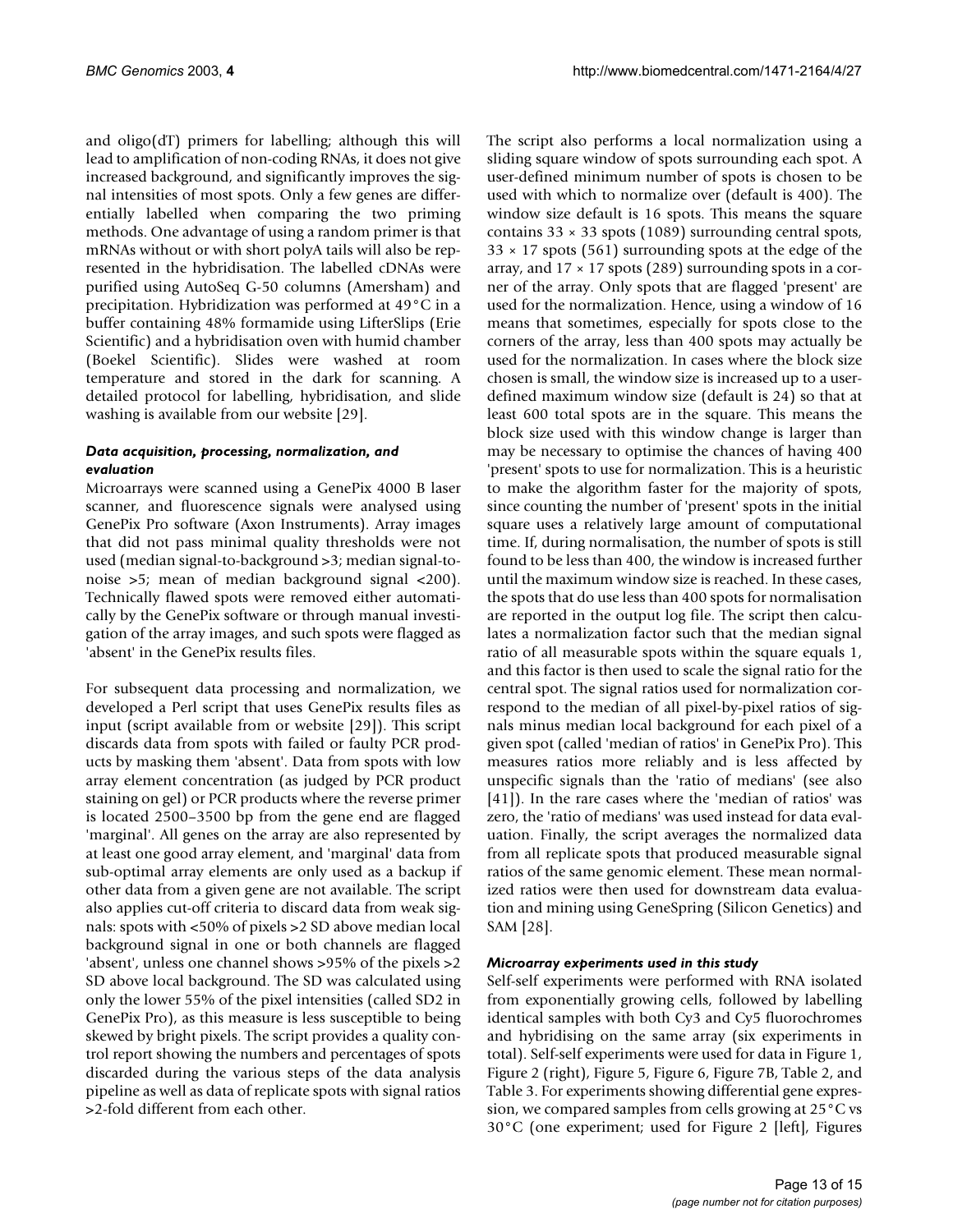[3,](#page-5-0)4,5, and Table [3\)](#page-9-0), samples from cells growing in full vs minimal medium (four experiments; used in Figure 7A and Table [3](#page-9-0)), as well as samples from cells harvested by centrifugation vs filtration (one experiment; used in Table [3\)](#page-9-0). Some data were acquired from previously published experiments, including samples from meiotic vs vegetative cells ([16]; Table [1](#page-3-0)) and samples from oxidatively stressed vs unstressed cells ([17]; Table [3\)](#page-9-0).

#### **Authors' contributions**

RL wrote the computer scripts for primer design and initial data processing, gave informatics support, and contributed to data evaluation. GB amplified the array elements, developed optimised protocols, performed most of the microarray experiments, and contributed to data evaluation. JM developed the scheme for local normalization and participated in data evaluation. CJP refined the computer scripts and participated in data management and organization. GR and DC contributed to protocol optimisation and some experiments. CL and DV helped to build and print the arrays and provided initial protocols. JB conceived the study, participated in its design and coordination, and drafted the manuscript. All authors read and approved the final manuscript.

#### **Acknowledgements**

We thank Val Wood for help with genome information, the Microarray Facility at the Sanger Institute for arraying, Aengus Stewart and Mike Lyne for help with primer design, and Hiroshi Nojima for a meiotic cDNA library.

This work was funded by Cancer Research UK.

#### **References**

- 1. Brown PO and Botstein D: **[Exploring the new world of the](http://www.ncbi.nlm.nih.gov/entrez/query.fcgi?cmd=Retrieve&db=PubMed&dopt=Abstract&list_uids=10.1038/4462) [genome with DNA microarrays](http://www.ncbi.nlm.nih.gov/entrez/query.fcgi?cmd=Retrieve&db=PubMed&dopt=Abstract&list_uids=10.1038/4462)** *Nat Genet* 1999, **Suppl 21:**33- 37.
- 2. Lockhart D and Winzeler E: **[Genomics, gene expression and](http://www.ncbi.nlm.nih.gov/entrez/query.fcgi?cmd=Retrieve&db=PubMed&dopt=Abstract&list_uids=10866209) [DNA arrays](http://www.ncbi.nlm.nih.gov/entrez/query.fcgi?cmd=Retrieve&db=PubMed&dopt=Abstract&list_uids=10866209)** *Nature* 2000, **405:**827-836.
- 3. Young R: **[Biomedical discovery with DNA arrays](http://www.ncbi.nlm.nih.gov/entrez/query.fcgi?cmd=Retrieve&db=PubMed&dopt=Abstract&list_uids=10929708)** *Cell* 2000, **102:**9-16.
- 4. Schena M, Shalon D, Davis RW and Brown PO: **[Quantitative mon](http://www.ncbi.nlm.nih.gov/entrez/query.fcgi?cmd=Retrieve&db=PubMed&dopt=Abstract&list_uids=7569999)[itoring of gene expression patterns with a complementary](http://www.ncbi.nlm.nih.gov/entrez/query.fcgi?cmd=Retrieve&db=PubMed&dopt=Abstract&list_uids=7569999) [DNA microarray](http://www.ncbi.nlm.nih.gov/entrez/query.fcgi?cmd=Retrieve&db=PubMed&dopt=Abstract&list_uids=7569999)** *Science* 1995, **270:**467-470.
- 5. Shalon D, Smith SJ and Brown PO: **[A DNA microarray system for](http://www.ncbi.nlm.nih.gov/entrez/query.fcgi?cmd=Retrieve&db=PubMed&dopt=Abstract&list_uids=8796352) [analyzing complex DNA samples using two-color fluores](http://www.ncbi.nlm.nih.gov/entrez/query.fcgi?cmd=Retrieve&db=PubMed&dopt=Abstract&list_uids=8796352)[cent probe hybridization](http://www.ncbi.nlm.nih.gov/entrez/query.fcgi?cmd=Retrieve&db=PubMed&dopt=Abstract&list_uids=8796352)** *Genome Res* 1996, **6:**639-645.
- 6. Churchill GA: **[Fundamentals of experimental design for cDNA](http://www.ncbi.nlm.nih.gov/entrez/query.fcgi?cmd=Retrieve&db=PubMed&dopt=Abstract&list_uids=12454643) [microarrays](http://www.ncbi.nlm.nih.gov/entrez/query.fcgi?cmd=Retrieve&db=PubMed&dopt=Abstract&list_uids=12454643)** *Nat Genet* 2002, **32(Suppl 2):**490-495.
- 7. Holloway AJ, Van Laar RK, Tothill RW and Bowtell DD: **[Options](http://www.ncbi.nlm.nih.gov/entrez/query.fcgi?cmd=Retrieve&db=PubMed&dopt=Abstract&list_uids=12454642) [available-from start to finish-for obtaining data from DNA](http://www.ncbi.nlm.nih.gov/entrez/query.fcgi?cmd=Retrieve&db=PubMed&dopt=Abstract&list_uids=12454642)**
- **[microarrays II](http://www.ncbi.nlm.nih.gov/entrez/query.fcgi?cmd=Retrieve&db=PubMed&dopt=Abstract&list_uids=12454642)** *Nat Genet* 2002, **32(Suppl 2):**481-489. 8. Quackenbush J: **[Microarray data normalization and](http://www.ncbi.nlm.nih.gov/entrez/query.fcgi?cmd=Retrieve&db=PubMed&dopt=Abstract&list_uids=12454644) [transformation](http://www.ncbi.nlm.nih.gov/entrez/query.fcgi?cmd=Retrieve&db=PubMed&dopt=Abstract&list_uids=12454644)** *Nat Genet* 2002, **32(Suppl 2):**496-501.
- 9. Yang YH and Speed T: **[Design issues for cDNA microarray](http://www.ncbi.nlm.nih.gov/entrez/query.fcgi?cmd=Retrieve&db=PubMed&dopt=Abstract&list_uids=12154381) [experiments](http://www.ncbi.nlm.nih.gov/entrez/query.fcgi?cmd=Retrieve&db=PubMed&dopt=Abstract&list_uids=12154381)** *Nat Rev Genet* 2002, **3:**579-588.
- 10. Wood V, Gwilliam R, Rajandream M-A, Lyne M, Lyne R, Stewart A, Sgouros J, Peat N, Hayles J and Baker S *et al.*: **The genome sequence of** *Schizosaccharomyces pombe Nature* 2002, **415:**871- 880.
- 11. **Schizosaccharomyces pombe GeneDB** [[http://](http://www.genedb.org/genedb/pombe/index.jsp) [www.genedb.org/genedb/pombe/index.jsp\]](http://www.genedb.org/genedb/pombe/index.jsp)
- 12. Wood V and Bähler J: **How to get the best from fission yeast genome data** *Comp Funct Genom* 2002, **3:**282-288.
- 13. Delneri D, Branca FL and Oliver SG: **[Towards a truly intergrative](http://www.ncbi.nlm.nih.gov/entrez/query.fcgi?cmd=Retrieve&db=PubMed&dopt=Abstract&list_uids=11167079) [biology through the functional genomics of yeast](http://www.ncbi.nlm.nih.gov/entrez/query.fcgi?cmd=Retrieve&db=PubMed&dopt=Abstract&list_uids=11167079)** *Curr Opin Biotechnol* 2001, **12:**87-91.
- 14. Kumar A and Snyder M: **[Emerging technologies in yeast](http://www.ncbi.nlm.nih.gov/entrez/query.fcgi?cmd=Retrieve&db=PubMed&dopt=Abstract&list_uids=11283702) [genomics](http://www.ncbi.nlm.nih.gov/entrez/query.fcgi?cmd=Retrieve&db=PubMed&dopt=Abstract&list_uids=11283702)** *Nat Rev Genet* 2001, **2:**302-312.
- 15. Heckman DS, Geiser DM, Eidell BR, Stauffer RL, Kardos NL and Hedges SB: **[Molecular evidence for the early colonization of](http://www.ncbi.nlm.nih.gov/entrez/query.fcgi?cmd=Retrieve&db=PubMed&dopt=Abstract&list_uids=11498589) [land by fungi and plants](http://www.ncbi.nlm.nih.gov/entrez/query.fcgi?cmd=Retrieve&db=PubMed&dopt=Abstract&list_uids=11498589)** *Science* 2001, **293:**1129-1133.
- Mata J, Lyne R, Burns G and Bähler J: [The transcriptional program](http://www.ncbi.nlm.nih.gov/entrez/query.fcgi?cmd=Retrieve&db=PubMed&dopt=Abstract&list_uids=12161753) **[of meiosis and sporulation in fission yeast](http://www.ncbi.nlm.nih.gov/entrez/query.fcgi?cmd=Retrieve&db=PubMed&dopt=Abstract&list_uids=12161753)** *Nat Genet* 2002, **32:**143-147.
- 17. Chen D, Toone WM, Mata J, Lyne R, Burns G, Kivinen K, Brazma A, Jones N and Bähler J: **[Global transcriptional responses of fission](http://www.ncbi.nlm.nih.gov/entrez/query.fcgi?cmd=Retrieve&db=PubMed&dopt=Abstract&list_uids=12529438) [yeast to environmental stress](http://www.ncbi.nlm.nih.gov/entrez/query.fcgi?cmd=Retrieve&db=PubMed&dopt=Abstract&list_uids=12529438)** *Mol Biol Cell* 2003, **14:**214-229.
- 18. Stillman BA and Tonkinson JL: **[Expression microarray hybridiza](http://www.ncbi.nlm.nih.gov/entrez/query.fcgi?cmd=Retrieve&db=PubMed&dopt=Abstract&list_uids=11488616)[tion kinetics depend on length of the immobilized DNA but](http://www.ncbi.nlm.nih.gov/entrez/query.fcgi?cmd=Retrieve&db=PubMed&dopt=Abstract&list_uids=11488616) [are independent of immobilization substrate](http://www.ncbi.nlm.nih.gov/entrez/query.fcgi?cmd=Retrieve&db=PubMed&dopt=Abstract&list_uids=11488616)** *Anal Biochem* 2001, **295:**149-157.
- 19. Franssen-van Hal NL, Vorst O, Kramer E, Hall RD and Keijer J: **[Fac](http://www.ncbi.nlm.nih.gov/entrez/query.fcgi?cmd=Retrieve&db=PubMed&dopt=Abstract&list_uids=12234458)[tors influencing cDNA microarray hybridization on silylated](http://www.ncbi.nlm.nih.gov/entrez/query.fcgi?cmd=Retrieve&db=PubMed&dopt=Abstract&list_uids=12234458) [glass slides](http://www.ncbi.nlm.nih.gov/entrez/query.fcgi?cmd=Retrieve&db=PubMed&dopt=Abstract&list_uids=12234458)** *Anal Biochem* 2002, **308:**5-17.
- 20. Perez-Hidalgo L, Moreno S and San-Segundo PA: **[Regulation of](http://www.ncbi.nlm.nih.gov/entrez/query.fcgi?cmd=Retrieve&db=PubMed&dopt=Abstract&list_uids=12482912) [meiotic progression by the meiosis-specific checkpoint](http://www.ncbi.nlm.nih.gov/entrez/query.fcgi?cmd=Retrieve&db=PubMed&dopt=Abstract&list_uids=12482912) [kinase Mek1 in fission yeast](http://www.ncbi.nlm.nih.gov/entrez/query.fcgi?cmd=Retrieve&db=PubMed&dopt=Abstract&list_uids=12482912)** *J Cell Sci* 2003, **116:**259-271.
- 21. Molnar M, Parisi S, Kakihara Y, Nojima H, Yamamoto A, Hiraoka Y, Bozsik A, Sipiczki M and Kohli J: **Characterization of** *rec7,* **an early recombination gene in** *Schizosaccharomyces pombe. Genetics* 2001, **157:**519-532.
- 22. Yang IV, Chen E, Hasseman JP, Liang W, Frank BC, Wang S, Sharov V, Saeed AI, White J and Li J *et al.*: **[Within the fold: assessing differ](http://www.ncbi.nlm.nih.gov/entrez/query.fcgi?cmd=Retrieve&db=PubMed&dopt=Abstract&list_uids=12429061)[ential expression measures and reproducibility in microar](http://www.ncbi.nlm.nih.gov/entrez/query.fcgi?cmd=Retrieve&db=PubMed&dopt=Abstract&list_uids=12429061)[ray assays](http://www.ncbi.nlm.nih.gov/entrez/query.fcgi?cmd=Retrieve&db=PubMed&dopt=Abstract&list_uids=12429061)** *Genome Biol* 2002, **3:**research0062.
- 23. Yang YH and Speed T: **Representing and evaluating slide data** In *DNA Microarrays* Edited by: *Bowtell D, Sambrook J*. *New York: Cold Spring Harbor Laboratory Press*; 2002:544-551.
- 24. Yang YH, Dudoit S, Luu P, Lin DM, Peng V, Ngai J and Speed TP: **[Nor](http://www.ncbi.nlm.nih.gov/entrez/query.fcgi?cmd=Retrieve&db=PubMed&dopt=Abstract&list_uids=11842121)[malization for cDNA microarray data: A robust composite](http://www.ncbi.nlm.nih.gov/entrez/query.fcgi?cmd=Retrieve&db=PubMed&dopt=Abstract&list_uids=11842121) method addressing single and multiple slide systematic [variation](http://www.ncbi.nlm.nih.gov/entrez/query.fcgi?cmd=Retrieve&db=PubMed&dopt=Abstract&list_uids=11842121)** *Nucleic Acids Res* 2002, **30:**e15.
- 25. Verdnik D, Handran S and Pickett S: **Key considerations for accurate microarray scanning and image analysis** In: *DNA Array Image Analysis: Nuts & Bolts* Edited by: *Kamberova G, Shishir S*. *DNA Press LLC*; 2002:83-98.
- 26. Colantuoni C, Henry G, Zeger S and Pevsner J: **[Local mean nor](http://www.ncbi.nlm.nih.gov/entrez/query.fcgi?cmd=Retrieve&db=PubMed&dopt=Abstract&list_uids=12074162)[malization of microarray element signal intensities across an](http://www.ncbi.nlm.nih.gov/entrez/query.fcgi?cmd=Retrieve&db=PubMed&dopt=Abstract&list_uids=12074162) array surface: quality control and correction of spatially sys[tematic artifacts](http://www.ncbi.nlm.nih.gov/entrez/query.fcgi?cmd=Retrieve&db=PubMed&dopt=Abstract&list_uids=12074162)** *Biotechniques* 2002, **32:**1316-1320.
- 27. Snijders AM, Meijer GA, Brakenhoff RH, van den Brule AJC and van Diest PJ: **[Microarray techniques in pathology: tool or toy?](http://www.ncbi.nlm.nih.gov/entrez/query.fcgi?cmd=Retrieve&db=PubMed&dopt=Abstract&list_uids=11193046)** *Mol Pathol* 2000, **53:**289-294.
- 28. Tusher VG, Tibshirani R and Chu G: **[Significance analysis of](http://www.ncbi.nlm.nih.gov/entrez/query.fcgi?cmd=Retrieve&db=PubMed&dopt=Abstract&list_uids=11309499) [microarrays applied to the ionizing radiation response](http://www.ncbi.nlm.nih.gov/entrez/query.fcgi?cmd=Retrieve&db=PubMed&dopt=Abstract&list_uids=11309499)** *Proc Natl Acad Sci USA* 2001, **98:**5116-5121.
- 29. **Bähler Lab Website: Pombe Functional Genomics** [\[http://](http://www.sanger.ac.uk/PostGenomics/S_pombe/) [www.sanger.ac.uk/PostGenomics/S\\_pombe/\]](http://www.sanger.ac.uk/PostGenomics/S_pombe/)
- 30. Rozen S and Skaletsky HJ: **Primer3 on the WWW for general users and for biologist programmers** In: *Bioinformatics Methods and Protocols: Methods in Molecular Biology* Edited by: *Krawetz S, Misener S, Totowa NJ*. *Humana Press*; 2000:365-386.
- 31. **Primer3 Code** [\[http://www-genome.wi.mit.edu/genome\\_software/](http://www-genome.wi.mit.edu/genome_software/other/primer3.html) [other/primer3.html\]](http://www-genome.wi.mit.edu/genome_software/other/primer3.html)
- 32. Watanabe T, Miyashita K, Saito TT, Nabeshima K and Nojima H: **Abundant Poly(A)-bearing RNAs that lack open reading frames in** *Schizosacharomyces pombe. DNA Research* 2002, **9:**209- 215.
- 33. Bähler J, Wu JQ, Longtine MS, Shah NG, McKenzie A III, Steever AB, Wach A, Philippsen P and Pringle JR: **Heterologous modules for efficient and versatile PCR-based gene targeting in** *Schizosaccharomyces pombe Yeast* 1998, **14:**943-951.
- 34. Tasto JJ, Carnahan RH, McDonald WH and Gould KL: **Vectors and gene targeting modules for tandem affinity purification in** *Schizosaccharomyces pombe Yeast* 2001, **18:**657-662.
- 35. Craven RA, Griffiths DJ, Sheldrick KS, Randall RE, Hagan IM and Carr AM: **Vectors for the expression of tagged proteins in** *Schizosaccharomyces pombe Gene* 1998, **221:**59-68.